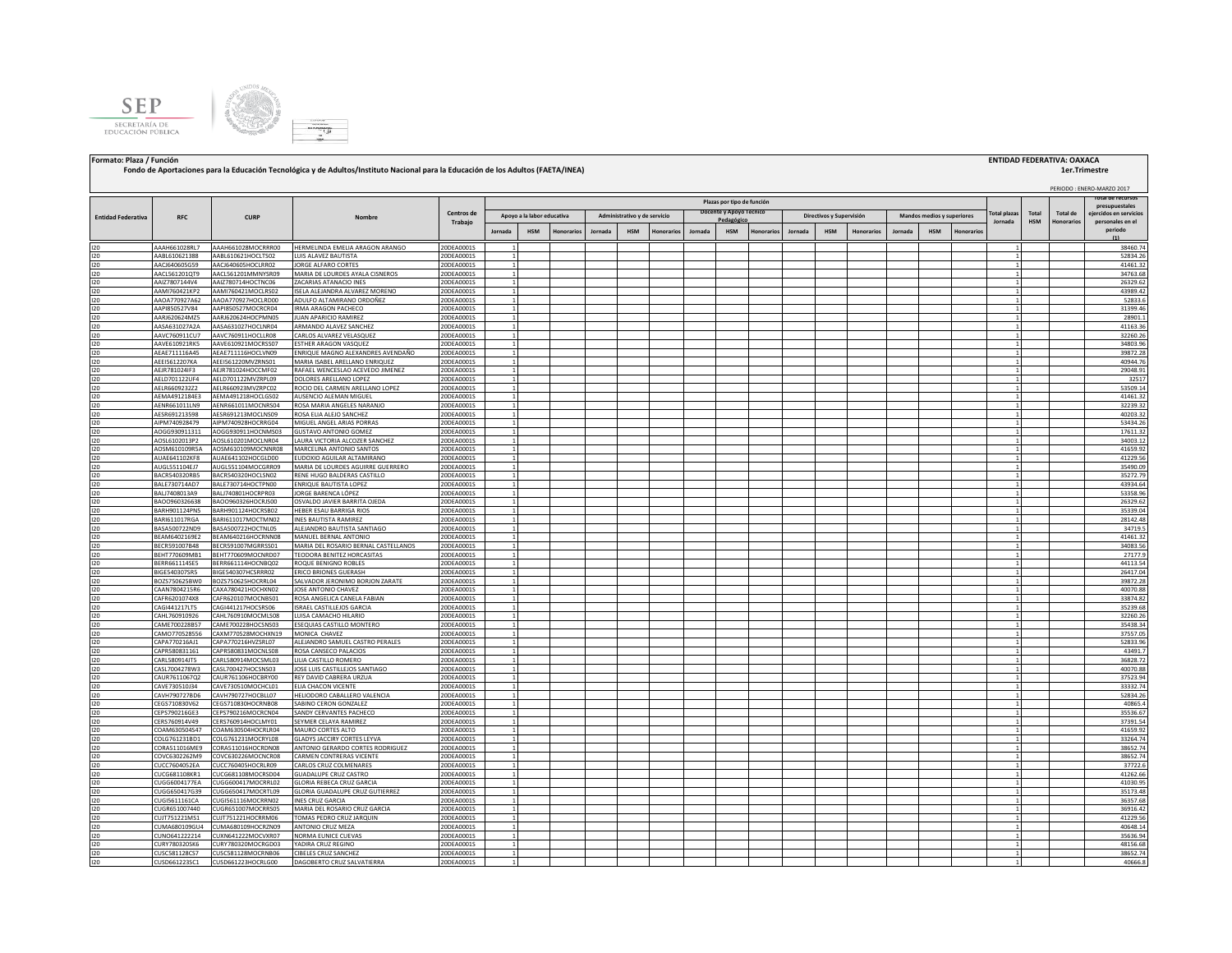| 120     | CUVM711021953        | CUVM711021HOCRGGO8               | MIGUEL ALFONSO CURIOCA VEGA               | 20DEA0001S |                 |  |  |  |  |                | 26417.04 |
|---------|----------------------|----------------------------------|-------------------------------------------|------------|-----------------|--|--|--|--|----------------|----------|
| 120     | DEGJ730102RL5        | DEGJ730102HOCSRS04               | JESUS RANGEL DESALES GUERACH              | 20DEA0001S |                 |  |  |  |  |                | 39905.38 |
| 120     | DIMD700627M67        | DIMD700627HOCZRR07               | DARIO DIAZ MARTINEZ                       | 20DEA0001S |                 |  |  |  |  |                | 40449.54 |
|         |                      |                                  |                                           |            |                 |  |  |  |  |                |          |
| 120     | DIMZ860407RY7        | DIMZ860407HOCLIL04               | ZALATIEL DILLANES MIJANGOS                | 20DEA0001S |                 |  |  |  |  |                | 32260.26 |
| 120     | DOJA780111JF5        | DOJA780111HOCRML01               | ALAIN DORANTES JIMENEZ                    | 20DEA0001S |                 |  |  |  |  |                | 39574.32 |
| 120     | EARG740312GR1        | EARG740312HOCVZR08               | <b>GREGORIO EVANGELISTA RUIZ</b>          | 20DEA0001S |                 |  |  |  |  |                | 52834.26 |
| 120     | EUMR700919FU1        | EUMR700919HOCSNC05               | RICARDO ESTUDILLO MONTALVO                | 20DEA0001S |                 |  |  |  |  |                | 39541.22 |
| $120 -$ | EAGS6105300G0        | FAGS610530MDERNL05               | SOLEDAD FRANCO GONZALEZ                   | 20DEA0001S | 11              |  |  |  |  | -1 I           | 34135.48 |
|         |                      |                                  |                                           |            |                 |  |  |  |  |                |          |
| 120     | FAHA5711156C9        | FAHA571115HOCRRL01               | ALBERTO FRANCO HERNANDEZ                  | 20DEA0001S | $\mathbf{1}$    |  |  |  |  | 1 <sup>1</sup> | 17611.32 |
| 120     | FEJC720716GW1        | FEJC720716MOCRMR08               | MA DEL CARMEN FABIOLA FERIA JIMENEZ       | 20DEA0001S |                 |  |  |  |  |                | 26329.62 |
| 120     | FEOR780413UD5        | FFOR780413MDFRRC04               | ROCIO FERIA ORTIZ                         | 20DEA0001S |                 |  |  |  |  |                | 38642.42 |
| 120     | FETP761101LQ1        | FETP761101HOCLRR00               | PERFECTO FELIPE TRAPAGA                   | 20DEA0001S | $\mathbf{1}$    |  |  |  |  | 1 <sup>1</sup> | 40666.8  |
|         | FOGR7109293C0        | FOGR710929HHGLNF05               | RAFAEL FLORES GONZALEZ                    | 20DEA0001S |                 |  |  |  |  |                | 41502.66 |
| 120     |                      |                                  |                                           |            |                 |  |  |  |  |                |          |
| 120     | FOIM631111SX9        | <b>FOIM631111HOCLGR06</b>        | MARTIN FLORES IGNACIO                     | 20DEA0001S | $\overline{1}$  |  |  |  |  |                | 26417.04 |
| 120     | FOPE560130AZ7        | FOPE560130HOCLBP00               | EPIFANIO FLORES PUEBLITA                  | 20DEA0001S | $\mathbf{1}$    |  |  |  |  |                | 40865.4  |
| 120     | FOZB740430RX0        | FOZB740430HOCLRN19               | BENITO JAIME FLORES ZURITA                | 20DEA0001S |                 |  |  |  |  |                | 40468.14 |
| 120     | FUSC7603059F9        | FUSC760305MOCNLR09               | MARIA DEL CARMEN FUENTES SOLAR            | 20DEA0001S | $\overline{1}$  |  |  |  |  |                | 40070.88 |
|         |                      |                                  |                                           |            |                 |  |  |  |  |                |          |
| 120     | GAAD7505058R2        | GAAD750505HOCRNV03               | DAVID GARCIA ANGEL                        | 20DEA0001S |                 |  |  |  |  |                | 40269.54 |
| 120     | GAAF6806043C1        | GAAF680604HOCLGR01               | FRANCISCO GALLARDO AGUILAR                | 20DEA0001S |                 |  |  |  |  |                | 28763.18 |
| 120     | GACA720925CRA        | GACA720925HDFSDL05               | ALFREDO GASGA CID DEL PRADO               | 20DEA0001S |                 |  |  |  |  |                | 26416.98 |
| 120     | GAGA830814T26        | GAGA830814MOCLLS02               | ASUNCION NERY GALINDO GALINDO             | 20DEA0001S |                 |  |  |  |  |                | 34846.64 |
| 120     | GAGE740602S42        | GAGE740602MOCRRM01               | <b>EMILIA GARCIA GARCIA</b>               | 20DEA0001S |                 |  |  |  |  |                | 17611.36 |
|         |                      |                                  |                                           |            |                 |  |  |  |  |                |          |
| 120     | GAHJ7506198Z9        | GAHJ750619HOCNRL02               | JULIAN FILIBERTO GANDARILLAS HERNANDEZ    | 20DEA0001S |                 |  |  |  |  |                | 8805.66  |
| 120     | GALF7301112S5        | GALF730111MOCRPR03               | FRANCISCA GUILLERMINA GARCIA LOPEZ        | 20DEA0001S |                 |  |  |  |  |                | 39872.28 |
| 120     | GALM6010238X3        | GALM601023MOCRNR04               | MARGARITA LETICIA GARCIA LUNA             | 20DEA0001S |                 |  |  |  |  |                | 38620.74 |
| 120     | GALR710301FK6        | GALR710301MOCLBS04               | ROSA MARIA GALLEGOS LABIAS                | 20DEA0001S |                 |  |  |  |  |                | 41064.06 |
| 120     | GALS700622D4A        | GALS700622MOCRPY07               | SYLVIA MAGDALENA GARCIA LOPEZ             | 20DEA0001S |                 |  |  |  |  |                | 30075.42 |
|         | GAME670305JJ4        | GAME670305MOCRRL09               | ELIZABETH GARCIA MARTINEZ                 | 20DEA0001S |                 |  |  |  |  |                | 41966.8  |
| 120     |                      |                                  |                                           |            |                 |  |  |  |  |                |          |
| 120     | GAMF891009AE3        | GAMF891009MBCRNT06               | FATIMA DEL ROSARIO GARCIA MENDOZA         | 20DEA0001S |                 |  |  |  |  |                | 34069.5  |
| 120     | GANT8105197E8        | GANT810519HOCRXR00               | TARCIS GARCIA NUÑEZ                       | 20DEA0001S | $\mathbf{1}$    |  |  |  |  | $\mathbf{1}$   | 33884.28 |
| 120     | GARP750217RB5        | GARP750217MOCLYT08               | PATRICIA GALINDO REYES                    | 20DEA0001S | <sup>1</sup>    |  |  |  |  | $\mathbf{1}$   | 32260.26 |
| 120     | GATI700220R64        | GATI700220MOCRMR07               | <b>IRMA GARCIA TAMAYO</b>                 | 20DEA0001S |                 |  |  |  |  |                | 41535.77 |
|         |                      | GAVC800126MOCYLL08               | CLAUDIA LILIANA GAY VALENCIA              | 20DEA0001S | $\mathbf{1}$    |  |  |  |  | $\mathbf{1}$   | 27423.27 |
| 120     | GAVC800126EG4        |                                  |                                           |            |                 |  |  |  |  |                |          |
| 120     | GOCL5306113T1        | GOCL530611HOCMSS00               | LUIS RAFAEL GOMEZ CASTILLO                | 20DEA0001S | <sup>1</sup>    |  |  |  |  | $\mathbf{1}$   | 39905.38 |
| 120     | GOFC5803062S4        | GOFC580306HOCNRR02               | CIRO GONZALEZ FRANCO                      | 20DEA0001S |                 |  |  |  |  |                | 34083.56 |
| 120     | GOMP8107018G7        | GOMP810701HOCMRD00               | PEDRO GOMEZ MARQUEZ                       | 20DEA0001S | $\mathbf{1}$    |  |  |  |  | $\mathbf{1}$   | 31728.99 |
| 120     | GOPE610511J59        | GOPE610511HOCNRR06               | ERNESTO GONZALEZ PERALTA                  | 20DEA0001S | $\overline{1}$  |  |  |  |  |                | 43671.7  |
| 120     | GORJ681203GH6        | GORJ681203HOCNZV07               | JAVIER GONZALEZ RUIZ                      | 20DEA0001S |                 |  |  |  |  |                | 41825.64 |
|         |                      |                                  |                                           |            |                 |  |  |  |  |                |          |
| 120     | GORS630531PT4        | GORS630531MOCDSL00               | SILVIA GODINEZ RASGADO                    | 20DEA0001S | 1               |  |  |  |  | 1 <sup>1</sup> | 40269.54 |
| 120     | GORS740318BX7        | GORS740318MDFMYN03               | SANDRA ANGELICA GOMEZ REYES               | 20DEA0001S | $\overline{1}$  |  |  |  |  | $\mathbf{1}$   | 36732.68 |
| 120     | GUCF571020QL8        | GUCF571020HOCTNL07               | FELICIANO GUTIERREZ CONTRERAS             | 20DEA0001S |                 |  |  |  |  |                | 44793.48 |
| 120     | GUDH680108EC7        | GUDH680108HOCTZL01               | HELADIO GUTIERREZ DIAZ                    | 20DEA0001S |                 |  |  |  |  |                | 44828.96 |
|         |                      |                                  |                                           |            |                 |  |  |  |  |                |          |
| 120     | GUMJ680814RK8        | GUMJ680814MOCTRN02               | JUANA BELEM GUTIERREZ MORALES             | 20DEA0001S |                 |  |  |  |  |                | 39607.42 |
| 120     | GUSR6510162R4        | GUSR651016MOCZLC03               | ROCIO JULIA GUZMAN SOLANA                 | 20DEA0001S |                 |  |  |  |  |                | 40070.88 |
| 120     | HEBV650315UQ8        | HEBV650315HOCRRD09               | VIDAL EDMUNDO HERNANDEZ BARRIENTOS        | 20DEA0001S |                 |  |  |  |  |                | 38517.12 |
| 120     | HECF510117120        | HECF510117HOCRRL04               | FLORENTINO NATALIO HERNANDEZ CERVANTES    | 20DEA0001S |                 |  |  |  |  |                | 53509.26 |
| 120     | <b>HECM781122PA4</b> | HECM781122HOCRNR02               | MAURO HERNANDEZ CANSECO                   | 20DEA0001S |                 |  |  |  |  |                | 43290.48 |
|         |                      |                                  |                                           |            |                 |  |  |  |  |                |          |
| 120     | HECR740928IY6        | HECR740928MOCRCQ01               | RAQUEL HERNANDEZ COCA                     | 20DEA0001S |                 |  |  |  |  |                | 36732.68 |
| 120     | HEDG730227D28        | HEDG730227HOCRZL06               | GILBERTO HERNANDEZ DIAZ                   | 20DEA0001S |                 |  |  |  |  |                | 40070.88 |
| 120     | HEFR791029JG0        | HEFR791029HOCRRY08               | REYNALDO HERNANDEZ FRANCO                 | 20DEA0001S |                 |  |  |  |  |                | 52833.96 |
| 120     | HEHC720327BD1        | HEHC720327MOCRRL06               | CELSA HERNANDEZ HERNANDEZ                 | 20DEA0001S | $\overline{1}$  |  |  |  |  |                | 37308.74 |
| 120     | HEHI660424P63        | HEHI660424MOCRRR03               | <b>IRMA HERNANDEZ HERNANDEZ</b>           | 20DEA0001S | 1               |  |  |  |  |                | 38652.74 |
|         |                      |                                  |                                           |            |                 |  |  |  |  |                |          |
| 120     | HELA6405036E8        | HELA640503HOCRPN06               | ANDRES HERNANDEZ LOPEZ                    | 20DEA0001S |                 |  |  |  |  | 1              | 37921.2  |
| 120     | HELA680221DQ0        | HELA680221HOCRZN05               | ANTONIO HERNANDEZ LOAEZA                  | 20DEA0001S |                 |  |  |  |  |                | 41064.06 |
| 120     | HELA731206AL2        | HELA731206HOCRPR04               | AURELIO JESUS HERNANDEZ LOPEZ             | 20DEA0001S |                 |  |  |  |  |                | 32260.26 |
| 120     | <b>HEMF741112KP9</b> | HEMF741112MOCRRD04               | FIDELINA HERNANDEZ MERINO                 | 20DEA0001S |                 |  |  |  |  | $\mathbf{1}$   | 39541.22 |
| 120     | HERH580904K48        | HERH580904HGRRZC08               | HECTOR JAVIER HERNANDEZ RUIZ              | 20DEA0001S |                 |  |  |  |  |                | 38652.74 |
|         | HERJ721022OP9        |                                  |                                           |            |                 |  |  |  |  |                | 41262.66 |
| 120     |                      | HERJ721022HOCRYN07               | JUAN SANTIAGO HERNANDEZ REYES             | 20DEA0001S |                 |  |  |  |  |                |          |
| 120     | HFSA750112H92        | HESA750112HOCRNL02               | ALEREDO HERNANDEZ SANTIBAÑEZ              | 20DEA0001S | $\overline{1}$  |  |  |  |  | 11             | 34069.5  |
| 120     | HESD620525LU7        | HESD620525MOCRNM06               | DOMITILA HERNANDEZ SANCHEZ                | 20DEA0001S | $\overline{1}$  |  |  |  |  |                | 39146.09 |
| 120     | HESN780925235        | HESN780925MOCRLR00               | NORMA HERNANDEZ SOLIS                     | 20DEA0001S |                 |  |  |  |  |                | 31746.68 |
| $120 -$ | <b>HFTC620302FK6</b> | HETC620302HOCRLR04               | CRISTOBAL HERNANDEZ TOLEDO                | 20DEA0001S | $\mathbf{1}$    |  |  |  |  | 11             | 32988.08 |
| 120     | HEZF670206C56        | HEZF670206HOCRRL06               | FELIPE DE JESUS HEREDIA ZARATE            | 20DEA0001S |                 |  |  |  |  | 1 <sup>1</sup> | 38517.12 |
|         |                      |                                  |                                           |            |                 |  |  |  |  |                |          |
| 120     | HISI6105248J6        | HISI610524MOCPND02               | IDALIA SONIA OLIVIA HIPOLITO SANTIAGO     | 20DEA0001S |                 |  |  |  |  |                | 34083.56 |
| 120     | IURJ811203V25        | IURJ811203HOCTYV01               | JAVIER ITURBIDE REYES                     | 20DEA0001S |                 |  |  |  |  |                | 34069.5  |
| 120     | <b>JAOE570420U37</b> | JAOE570420MOCRRL05               | ELIA JARQUIN ORTIZ                        | 20DEA0001S |                 |  |  |  |  |                | 31019.53 |
| 120     | JASA531102HS5        | JASA531102MOCCNN00               | MARIA DE LOS ANGELES JACINTO SANTOS       | 20DEA0001S |                 |  |  |  |  |                | 43491.7  |
| 120     |                      | JEMM770413CW5 JEMM770413HOCSJR00 | MARGARITO DE JESUS MEJIA                  | 20DEA0001S |                 |  |  |  |  |                | 43290.48 |
|         |                      |                                  |                                           |            |                 |  |  |  |  |                |          |
| 120     | JICE590225TP9        | JICE590225MOCMBL06               | ELVIRA CECILIA JIMENEZ CABALLERO          | 20DEA0001S |                 |  |  |  |  |                | 27748.38 |
| 120     | IIMF5207231N4        | IIME520723MOCMRL02               | FLDA IIMENEZ MORGAN                       | 20DEA0001S |                 |  |  |  |  |                | 37098.46 |
| 120     | JIPE670915E29        | JIPE670915MOCMCV00               | EVA MIRTHALA JIMENEZ PACHECO              | 20DEA0001S |                 |  |  |  |  |                | 40269.54 |
| 120     | JIPR770214DV3        | JIPR770214HOCMXB07               | ROBERTO JIMENEZ PIÑON                     | 20DEA0001S |                 |  |  |  |  |                | 53358.96 |
| 120     | JOSE770124SA1        | JOSE770124MOCSNL00               | MARIA ELVIRA JOSE SANTIAGO                | 20DEA0001S |                 |  |  |  |  |                | 28763.18 |
| 120     | JULJ8503299J6        | JULJ850329HOCRLS05               | JOSE JUAREZ LLAMAS                        | 20DEA0001S |                 |  |  |  |  |                | 52833.96 |
|         |                      |                                  |                                           |            |                 |  |  |  |  |                |          |
| 120     | UPO750613A1A         | JUPO750613HOCRCS06               | OSVALDO ANTONIO JUAREZ PICHARDO           | 20DEA0001S |                 |  |  |  |  |                | 32260.26 |
| 120     | IU717605064H3        | IUZI760506HOCRVS07               | <b>ILISTINO ORI ANDO ILIAREZ ZAVALETA</b> | 20DEA0001S | $\overline{1}$  |  |  |  |  | 1 <sup>1</sup> | 32260.26 |
| 120     | KAGX620119557        | KXGA620119HYNNNL05               | ALBERTO KANTUN GONZALEZ                   | 20DEA0001S | $\mathbf{1}$    |  |  |  |  | 1 <sup>1</sup> | 43050.3  |
| 120     | LECE540605AN2        | LECE540605MOCNRL06               | ELOISA JOSEFINA LEON CRUZ                 | 20DEA0001S |                 |  |  |  |  |                | 27039    |
| 120     | LIEN6509218R7        | LIEN650921HOCBSX04               | NOF LIBORIO ESCAMILLA                     | 20DEA0001S | 11              |  |  |  |  | 1 <sup>1</sup> | 40666.8  |
|         |                      |                                  |                                           |            |                 |  |  |  |  |                |          |
| 120     | LIMC740127RW4        | LIMC740127MOCNTC06               | CICLALI LINARES MATUS                     | 20DEA0001S | 1               |  |  |  |  | 1              | 39673.62 |
| 120     | LOAH641025SN2        | LOAH641025HOCPNC08               | <b>HECTOR LOPEZ ANTONIO</b>               | 20DEA0001S |                 |  |  |  |  |                | 41130.26 |
| 120     | LOAR670604CT0        | LOAR670604MOCPNT05               | <b>RUTILIA LOPEZ ANTONIO</b>              | 20DEA0001S | $\mathbf{1}$    |  |  |  |  |                | 36003.02 |
| 120     | LOCA681026FT9        | LXCA681026HOCPSL06               | ALFREDO CARLOS LOPEZ CASTRO               | 20DEA0001S | $1\overline{ }$ |  |  |  |  | 1              | 40269.54 |
| 120     | LOCG650407U15        | LOCG650407MOCPRD05               | <b>GUADALUPE LOPEZ CARRASCO</b>           | 20DEA0001S |                 |  |  |  |  | -1.            | 44113.54 |
|         |                      |                                  |                                           |            |                 |  |  |  |  |                |          |
| 120     | LOCH780529JC7        | LOCH780529HOCPRR03               | HIRAM LOPEZ CARRASCO                      | 20DEA0001S |                 |  |  |  |  |                | 39673.62 |
| 120     | LOGA6810026G2        | LOGA681002HOCPRN09               | HELIODORO LOPEZ GARCIA                    | 20DEA0001S |                 |  |  |  |  |                | 47584.41 |
| 120     | 061590904510         | LOGI590904HOCPMM07               | IAIME LOPEZ GOMEZ                         | 20DEA0001S |                 |  |  |  |  |                | 41210.95 |
| 120     | LOGJ6502272F3        | LOGJ650227HOCPLL02               | JULIO CESAR LOPEZ GALVEZ                  | 20DEA0001S |                 |  |  |  |  |                | 37126.68 |
|         | OG I680624MYA        | LOGI680624HOCPNN02               | <b>ILIAN CARLOS LOPEZ GONZALE</b>         | 2005400015 |                 |  |  |  |  |                | 4165992  |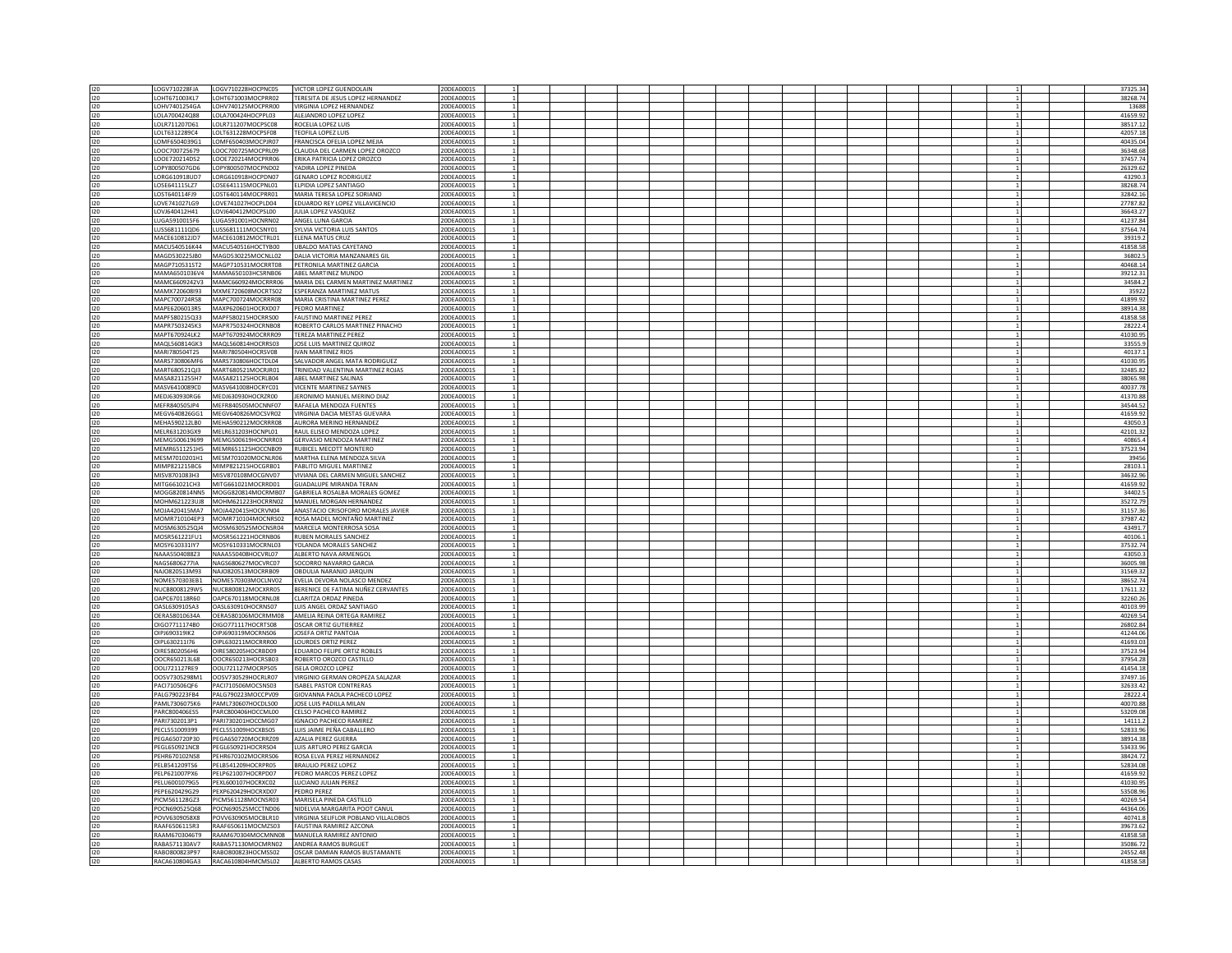| 120 | RACD610701TU6        | RACD610701MOCMRR07               | DORA MARTHA RAMIREZ CRUZ              | 20DEA0001S |                 |  |  |  |  |              |    | 42498.58 |
|-----|----------------------|----------------------------------|---------------------------------------|------------|-----------------|--|--|--|--|--------------|----|----------|
| 120 | RALI650221AV2        | RALI650221MDFMSS00               | MARIA ISABEL RAMIREZ LUIS             | 20DEA0001S |                 |  |  |  |  |              |    | 32739.8  |
| 120 | RANE720804PU6        | RANE720804HOCMCL06               | ELEUTERIO RAMIREZ NICOLAS             | 20DEA0001S |                 |  |  |  |  | $\mathbf{1}$ |    | 27540.94 |
|     |                      |                                  |                                       |            |                 |  |  |  |  |              |    |          |
| 120 | RARM560721U6A        | RARM560721HOCMDR05               | MARCELINO RAMIREZ RODRIGUEZ           | 20DEA0001S |                 |  |  |  |  |              |    | 36199.75 |
| 120 | RARV701114HY1        | RARV701114MOCMMR06               | VIRGINIA RAMIREZ RAMIREZ              | 20DEA0001S |                 |  |  |  |  |              |    | 41858.58 |
| 120 |                      | RASC771022RM4 RASC771022HOCMNH07 | CHRISTIAN RAMIREZ SANCHEZ             | 20DEA0001S | $\overline{1}$  |  |  |  |  | $\mathbf{1}$ |    | 52834.26 |
| 120 | REPE631210J56        | REPE631210MOCYRL02               | <b>EULALIA REYES PEREZ</b>            | 20DEA0001S |                 |  |  |  |  |              |    | 36552.22 |
|     |                      |                                  |                                       |            |                 |  |  |  |  |              |    |          |
| 120 | RERA700408KA5        | RERA700408HOCYML07               | ALBERTO BENEDICTO REYES RAMIREZ       | 20DEA0001S | $\mathbf{1}$    |  |  |  |  |              |    | 44757.69 |
| 120 | RERA830802814        | RERA830802MOCYYN06               | ANGELA REYES REYES                    | 20DEA0001S | $\overline{1}$  |  |  |  |  |              | 11 | 32260.26 |
| 120 | RERF640714MT0        | RERF640714HOCYMR06               | <b>FRANCISCO REYES RAMIREZ</b>        | 20DEA0001S |                 |  |  |  |  |              |    | 44793.48 |
|     | RESE540714UM8        | RESE540714HOCYNM03               | <b>EMILIANO REYES SANTIAGO</b>        | 20DEA0001S | $\overline{1}$  |  |  |  |  | $\mathbf{1}$ |    | 38715.72 |
| 120 |                      |                                  |                                       |            |                 |  |  |  |  |              |    |          |
| 120 | <b>RESU851127MC5</b> | RESU851127HDFYNL09               | ULISSES REYNA SANCHEZ                 | 20DEA0001S | $\overline{1}$  |  |  |  |  |              | 1  | 32260.26 |
| 120 | RICF691004R13        | RICF691004MOCSRR00               | <b>FRANCISCA RIOS CRUZ</b>            | 20DEA0001S |                 |  |  |  |  |              | 1  | 30477.54 |
| 120 | RIPM6406108C4        | RIPM640610HOCSLR06               | MARGARITO RIOS PALACIOS               | 20DEA0001S | $\overline{1}$  |  |  |  |  |              | 1  | 45652.26 |
|     |                      |                                  |                                       |            |                 |  |  |  |  |              |    |          |
| 120 | ROAI6903177G4        | ROAI690317MOCDRR00               | IRLANDA GERTRUDIS RODRIGUEZ ARAGON    | 20DEA0001S | <sup>1</sup>    |  |  |  |  |              | 1  | 33669.16 |
| 120 | ROEL640123E63        | ROXE640123MOCJXL06               | <b>ELIZABET ROJAS</b>                 | 20DEA0001S |                 |  |  |  |  |              |    | 39673.62 |
|     | ROHM7109022HA        | ROHM710902MOCSRR07               | MIRNA GABRIELA ROSAS HERRERA          | 20DEA0001S |                 |  |  |  |  |              |    | 37488.74 |
| 120 |                      |                                  |                                       |            |                 |  |  |  |  |              |    |          |
| 120 | ROSA680702F45        | ROSA680702HOCSNB01               | ABEL DE LA ROSA SANTOS                | 20DEA0001S |                 |  |  |  |  |              |    | 34047.9  |
| 120 | ROVA720415948        | ROVA720415MOCSLN05               | ANA LILIA ROSALES VELASCO             | 20DEA0001S |                 |  |  |  |  |              |    | 36005.98 |
| 120 | ROVH580406P33        | ROVH580406HOCSSM02               | HUMBERTO JULIAN ROSETTE VASQUEZ       | 20DEA0001S |                 |  |  |  |  |              |    | 36034.2  |
|     |                      |                                  |                                       |            |                 |  |  |  |  |              |    |          |
| 120 | ROVL500215KT2        | ROVL500215HOCDLM09               | LAMBERTO RODRIGUEZ VILLASEÑOR         | 20DEA0001S |                 |  |  |  |  |              |    | 41064.06 |
| 120 | RUCA661218PC4        | RUCA661218HOCZRD05               | ADOLFO RUIZ CORTES                    | 20DEA0001S |                 |  |  |  |  |              |    | 39112.98 |
| 120 | RUGB6101106R8        | RUGB610110HOCZRN06               | <b>BENITO RUIZ GUERRA</b>             | 20DEA0001S |                 |  |  |  |  |              |    | 34744.5  |
|     |                      |                                  |                                       |            |                 |  |  |  |  |              |    |          |
| 120 | RUSE630122PI8        | RUSE630122HOCZNP00               | EPIFANIO ANTONIO RUIZ SANTIAGO        | 20DEA0001S |                 |  |  |  |  |              |    | 32260.26 |
| 120 | RUVR60030144A        | RUVR600301MOCZLS07               | ROSENDA LEONOR RUIZ VELASCO           | 20DEA0001S |                 |  |  |  |  |              |    | 38652.74 |
| 120 | SAAM690615DK7        | SAAM690615HOCNQG02               | MIGUEL ANGEL SANCHEZ AQUINO           | 20DEA0001S |                 |  |  |  |  |              |    | 39146.09 |
| 120 | SACG6309299K0        | SACG630929HJCLRN06               | GONZALO SALGADO CARBALLO              | 20DEA0001S |                 |  |  |  |  |              |    | 32034.22 |
|     |                      |                                  |                                       |            |                 |  |  |  |  |              |    |          |
| 120 | SACR540827448        | SACR540827MOCLSS02               | ROSALBA SALINAS CASTILLO              | 20DEA0001S |                 |  |  |  |  |              |    | 41659.92 |
| 120 | SADR851009V57        | SADR851009HOCNVC08               | RICARDO IAVIER SANTANA DAVILA         | 20DEA0001S | $\overline{1}$  |  |  |  |  | $\mathbf{1}$ |    | 32260.26 |
| 120 | SAFF701120411        | SAFF701120MOCNNL09               | FELISA SANTANA FUENTES                | 20DEA0001S | 1               |  |  |  |  |              | 1  | 39872.28 |
|     |                      |                                  |                                       |            |                 |  |  |  |  |              |    |          |
| 120 | SAGA640123TV4        | SAGA640123MOCLJM08               | AMELIA SALVADOR GIJON                 | 20DEA0001S |                 |  |  |  |  |              |    | 35641.84 |
| 120 | SAGA7006056G4        | SAGA700605MOCBND04               | ADELAIDA SABAH GENICO                 | 20DEA0001S | $\overline{1}$  |  |  |  |  |              |    | 35459.74 |
| 120 | SAGE781108H17        | SAGE781108HOCNLT03               | ETZAEL SANTIAGO GALINDO               | 20DEA0001S | $1\overline{ }$ |  |  |  |  |              | 1  | 5376.71  |
| 120 | SAGF5810277I0        | SAGF581027HOCNRR04               | <b>FRUMENCIO SANTIAGO GARCIA</b>      | 20DEA0001S |                 |  |  |  |  |              |    | 43491.7  |
|     |                      |                                  |                                       |            |                 |  |  |  |  | -1.          |    |          |
| 120 | SAGR651023746        | SAGR651023HOCNML05               | RAUL SANTIAGO GOMEZ                   | 20DEA0001S | $\overline{1}$  |  |  |  |  |              |    | 41196.46 |
| 120 | SAHJ7012204J7        | SAHJ701220HOCNRN00               | JUAN JOSE SANTIAGO HERNANDEZ          | 20DEA0001S |                 |  |  |  |  |              |    | 41163.36 |
| 120 | SAJA680204Q19        | SAJA680204HOCNRN09               | ANDRES SANCHEZ JAROUIN                | 20DEA0001S |                 |  |  |  |  |              |    | 41948.14 |
|     |                      |                                  |                                       |            |                 |  |  |  |  |              |    |          |
| 120 | SALU7003208L4        | SAXL700320MOCNXZ06               | LUZ MARIA DOLORES SANCHEZ             | 20DEA0001S | $\overline{1}$  |  |  |  |  |              |    | 36005.98 |
| 120 | SAMJ6612273N1        | SAMJ661227HOCNJN09               | JUAN PASCUAL SANTIAGO MEJIA           | 20DEA0001S | $1\overline{ }$ |  |  |  |  |              | 1  | 40865.4  |
| 120 | SAMM631226FW9        | SAMM631226MOCNRR01               | MARINA MA DE LA LUZ SANTIAGO MARTINEZ | 20DEA0001S |                 |  |  |  |  |              |    | 38652.74 |
|     |                      |                                  |                                       |            |                 |  |  |  |  |              |    |          |
| 120 | SAOC681124JL7        | SAOC681124HOCNRR07               | CRISOFORO ALEJANDRO SANTIAGO ORTIZ    | 20DEA0001S |                 |  |  |  |  |              |    | 41527.52 |
| 120 | SAPL391210D19        | SAPL391210MOCNLR08               | LORETO GRACIELA SANTIAGO PALMA        | 20DEA0001S |                 |  |  |  |  |              |    | 35239.68 |
| 120 | SAPR650531A23        | SAPR650531MOCNRY04               | REYNA VIRGEN SANTIAGO PEREZ           | 20DEA0001S |                 |  |  |  |  |              |    | 41064.06 |
| 120 | SARA7108245N0        | SARA710824MDFNMR01               | AUREA AIDA SANCHEZ RAMIREZ            | 20DEA0001S |                 |  |  |  |  |              |    | 33303.39 |
|     |                      |                                  |                                       |            |                 |  |  |  |  |              |    |          |
| 120 | SARG681003E78        | SARG681003MOCNSS02               | <b>GISELA SANDOVAL ROSALES</b>        | 20DEA0001S |                 |  |  |  |  |              |    | 38914.38 |
| 120 | SARH771127QB6        | SARH771127MOCLDR06               | HORTENSIA SALVADOR RODRIGUEZ          | 20DEA0001S |                 |  |  |  |  |              |    | 31778.06 |
| 120 | SARM6803143D4        | SARM680314MOCVVT02               | MATILDE MARGARITA SAAVEDRA REVILLA    | 20DEA0001S |                 |  |  |  |  |              |    | 41659.92 |
|     |                      |                                  |                                       |            |                 |  |  |  |  |              |    |          |
| 120 | SASF600530QK2        | SASF600530HOCNNR06               | FERNANDO SANCHEZ SANCHEZ              | 20DEA0001S |                 |  |  |  |  |              |    | 34744.5  |
| 120 | SASI720505R53        | SASJ720505HDFNNN02               | JUAN GABRIEL SAN JUAN SAN JUAN        | 20DEA0001S |                 |  |  |  |  |              |    | 41461.32 |
| 120 | SATR6912146Q8        | SATR691214MOCNRS00               | ROSA MARIA SANCHEZ TORIS              | 20DEA0001S |                 |  |  |  |  |              |    | 40269.54 |
|     |                      |                                  |                                       |            |                 |  |  |  |  |              |    |          |
| 120 | SAVA740814HW2        | SAVA740814HOCRSR09               | ARMANDO SARABIA VASQUEZ               | 20DEA0001S |                 |  |  |  |  |              |    | 26723.72 |
| 120 | SAVA880128Q31        | SAVA880128MOCNSD04               | ADILENE SANCHEZ VASQUEZ               | 20DEA0001S | $\overline{1}$  |  |  |  |  |              | 1  | 26723.72 |
| 120 | SAVR730830US0        | SAVR730830MOCNLS02               | ROSA SANCHEZ VALDIVIESO               | 20DEA0001S |                 |  |  |  |  |              | 1  | 27925.74 |
|     |                      | SAZL681127HOCNRS06               | LUIS VIRGILIO SANTOS ZARATE           |            |                 |  |  |  |  |              |    | 40269.54 |
| 120 | SAZL681127268        |                                  |                                       | 20DEA0001S |                 |  |  |  |  |              |    |          |
| 120 | SIBA711112PY8        | SIBA711112MOCLIR06               | AURIA SILVA BEJARANO                  | 20DEA0001S |                 |  |  |  |  |              |    | 26723.72 |
| 120 | SICG6111051N5        | SICG611105HOCLRR01               | <b>GERARDO SILVA CERVANTES</b>        | 20DEA0001S |                 |  |  |  |  |              |    | 38660.5  |
| 120 | SICR6305233M0        | SICR630523MDFRRC00               | MARIA DEL ROCIO SIERRA CORTES         | 20DEA0001S |                 |  |  |  |  |              |    | 34387.96 |
|     |                      |                                  |                                       |            |                 |  |  |  |  |              |    |          |
| 120 | SIEC6911020U9        | SIEC691102MOCLBL07               | CLAUDIA DEL CARMEN SILVA FERNANDEZ    | 20DEA0001S | $\overline{1}$  |  |  |  |  |              | 11 | 198708.9 |
| 120 | SILO640518QW1        | SILO640518MOCLPL03               | OLIVA REMEDIOS SILVA LOPEZ            | 20DEA0001S |                 |  |  |  |  |              |    | 37308.74 |
| 120 | SIRG5212064RA        | SIRG521206MOCLZL05               | <b>GLORIA LOURDES SILVA RUIZ</b>      | 20DEA0001S | $\mathbf{1}$    |  |  |  |  |              |    | 41858.58 |
| 120 | SISA7802256P3        | SISA780225HOCMMR04               | ARMANDO SIMON SIMON                   | 20DEA0001S | $\overline{1}$  |  |  |  |  |              | 11 | 28023.72 |
|     |                      |                                  |                                       |            |                 |  |  |  |  |              |    |          |
| 120 | SISI7611031L3        | SISI761103HOCLNS05               | <b>ISRAEL SILVA SANTOS</b>            | 20DEA0001S |                 |  |  |  |  |              |    | 38084.58 |
| 120 | SIVR6201201UA        | SIVR620120HOCLNL06               | RAUL SILVA VENTURA                    | 20DEA0001S | $\overline{1}$  |  |  |  |  |              | 1  | 41626.72 |
| 120 | SOFP841030BTA        | SOFP841030MOCSBL02               | MARIA DEL PILAR SOSA FABIAN           | 20DEA0001S |                 |  |  |  |  |              |    | 32245.96 |
|     |                      |                                  |                                       |            |                 |  |  |  |  |              |    |          |
| 120 | SOLG690528TF0        | SOLG690528HOCSPR03               | <b>GERMAN SOSA LOPEZ</b>              | 20DEA0001S |                 |  |  |  |  |              |    | 41030.95 |
| 120 | TAGS8707172C1        | TAGS870717HOCBLL01               | SAUL TABLADA GALINDO                  | 20DEA0001S |                 |  |  |  |  |              |    | 52834.08 |
| 120 | TOPJ741111UZ4        | TOPJ741111HOCRRS00               | JESUS MARTIN TORRES PEREZ             | 20DEA0001S |                 |  |  |  |  |              |    | 40665.6  |
|     | TOTR7010057D4        |                                  |                                       | 20DEA0001S |                 |  |  |  |  |              |    | 39872.28 |
| 120 |                      | TOTR701005HOCLRL07               | RAUL TOLEDO TORRES                    |            |                 |  |  |  |  |              |    |          |
| 120 | UIMA6301173R1        | UIMA630117HOCRRN03               | ANTONIO URBIETA MORENO                | 20DEA0001S |                 |  |  |  |  |              |    | 40070.88 |
| 120 | VACM740928PF1        | VACM740928HOCSRG03               | MIGUEL ANGEL VASQUEZ CORTES           | 20DEA0001S |                 |  |  |  |  |              |    | 33246.89 |
| 120 | VAHA830319HZA        | VAHA830319HOCSRB04               | ABELARDO VASQUEZ HERNANDEZ            | 20DEA0001S |                 |  |  |  |  |              |    | 28763.18 |
|     |                      |                                  |                                       |            |                 |  |  |  |  |              |    |          |
| 120 | VALR63081448A        | VALR630814HOCRRL03               | RAUL VARELA LARA                      | 20DEA0001S |                 |  |  |  |  |              |    | 41045.4  |
| 120 | VAME761014UF8        | VAME761014HOCSRD09               | EDUARDO VASQUEZ MORGAN                | 20DEA0001S |                 |  |  |  |  |              |    | 37557.05 |
| 120 | VAMR660527UA1        | VAMR660527HOCSRN03               | RANULFO VASQUEZ MARTINEZ              | 20DEA0001S |                 |  |  |  |  |              |    | 37126.68 |
|     | VAPB490822QK5        | VAPR490822HOCRRR05               | BERNARDO VARGAS PEREZ                 | 20DEA0001S | $\overline{1}$  |  |  |  |  |              |    | 39112.98 |
| 120 |                      |                                  |                                       |            |                 |  |  |  |  |              |    |          |
| 120 | VAPF700302642        | VAPF700302MOCLRL01               | FLOR INES VALENCIA PEREZ              | 20DEA0001S | $\mathbf{1}$    |  |  |  |  |              |    | 34002.25 |
| 120 | VASG600313UP5        | VASG600313HOCRNL08               | <b>GUILLERMO VARGAS SANTOS</b>        | 20DEA0001S |                 |  |  |  |  |              |    | 34938.92 |
| 120 | VAVA610702FH1        | VAVA610702HOCSCR00               | ARTURO VASOUEZ VICENTE                | 20DEA0001S | $\overline{1}$  |  |  |  |  |              |    | 38914.38 |
|     |                      |                                  |                                       |            |                 |  |  |  |  |              |    |          |
| 120 | VEAA620804QK7        | VEAA620804HOCNCN07               | ANGEL ARISTARCO VENDRELL ACEVEDO      | 20DEA0001S | $1\overline{ }$ |  |  |  |  |              | 1  | 53434.14 |
| 120 | VEAE611115DZ0        | VEAE611115HDFRLD01               | EDUARDO VERDUZCO ALCALA               | 20DEA0001S |                 |  |  |  |  |              |    | 35405.23 |
| 120 | VESC840812FA4        | VESC840812MOCLNL09               | CELERINA VELASCO SANDOVAL             | 20DEA0001S | $\overline{1}$  |  |  |  |  |              |    | 28969.08 |
| 120 | VEVA711201R31        | VEVA711201HOCLSB03               | ABEL VELASCO VASQUEZ                  | 20DEA0001S | $1\overline{ }$ |  |  |  |  |              | 1  | 40997.84 |
|     |                      |                                  |                                       |            |                 |  |  |  |  |              |    |          |
| 120 | VIAA570429PC7        | VIAA570429HOCLRL09               | ALEJANDRO FIDEL VILLA ARROYO          | 20DEA0001S |                 |  |  |  |  | -1.          |    | 36357.68 |
| 120 | VIAL6908017G5        | VIAL690801HOCLNN06               | LEONEL VILLEGAS ANGELES               | 20DEA0001S | $\overline{1}$  |  |  |  |  |              |    | 35438.34 |
| 120 | VIAT590910ID0        | VIAT590910MOCLLR06               | TERESA DE JESUS VILLASANTE ALDERETE   | 20DEA0001S |                 |  |  |  |  |              |    | 36190.64 |
| 120 | VIGR660513FU1        | <b><i>VIGR660513HOCCLB08</i></b> | ROBERTO VICTORIO GALVAN               | 20DEA0001S |                 |  |  |  |  |              |    | 41693.03 |
| 120 | VIHL730329D7A        | VIHL730329HOCLRS03               | JOSE LUIS VILLEGAS HERRERA            | 20DEA0001S |                 |  |  |  |  |              |    | 32346.26 |
|     |                      |                                  |                                       |            |                 |  |  |  |  |              |    |          |
| 120 | VIHL860812N59        | VIHL860812MOCLRR01               | LORENA SOCORRO VILLAGOMEZ HERRERA     | 20DEA0001S |                 |  |  |  |  |              |    | 26723.72 |
| 120 | VIRM630326K46        | VIRM630326HOCVMN00               | MANUEL VIVEROS RAMIREZ                | 20DEA0001S |                 |  |  |  |  |              |    | 41064.06 |